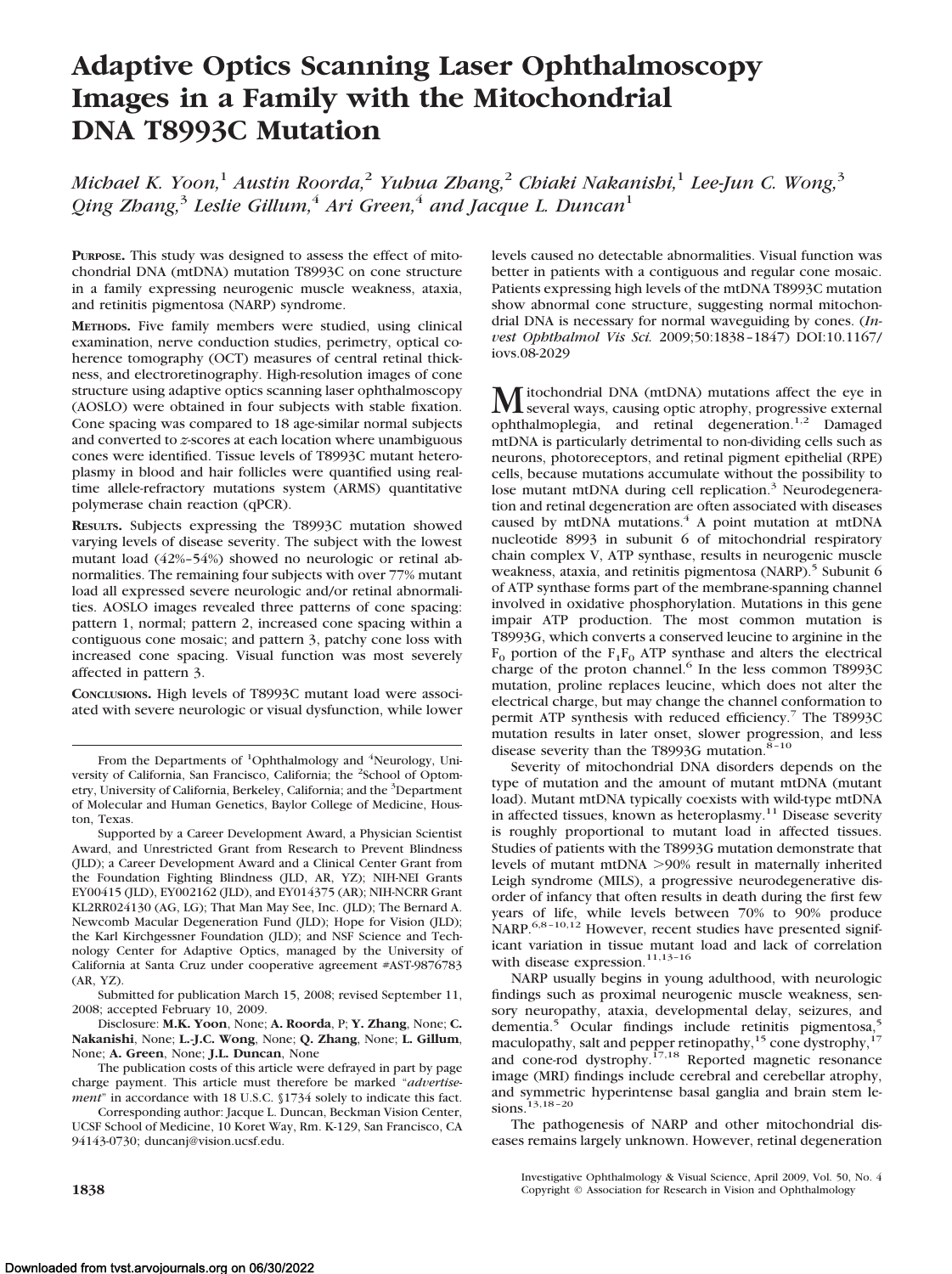$\frac{1}{8}$   $\frac{1}{8}$   $\frac{1}{8}$   $\frac{1}{8}$   $\frac{1}{8}$   $\frac{1}{8}$   $\frac{1}{8}$   $\frac{1}{8}$   $\frac{1}{8}$   $\frac{1}{8}$   $\frac{1}{8}$   $\frac{1}{8}$   $\frac{1}{8}$   $\frac{1}{8}$   $\frac{1}{8}$   $\frac{1}{8}$   $\frac{1}{8}$   $\frac{1}{8}$   $\frac{1}{8}$   $\frac{1}{8}$   $\frac{1}{8}$   $\frac{1}{8}$ 

may result from the extremely high metabolic demand of photoreceptors in the context of a mutation that prevents normal ATP synthesis; energy demand may overwhelm supply and cause photoreceptor death. Cone photoreceptor inner segments contain high numbers of mitochondria, to meet metabolic needs or to contribute to inner segment structure.<sup>21-24</sup> A single histopathological study of the retina from a patient with Leigh syndrome and the T8993G mutation demonstrated abnormal, distended mitochondria in RPE cells with overlying absence of macular photoreceptors.25 There are no histopathological studies of photoreceptor structure from patients with NARP or the T8993C mutation.

It has not been possible to study individual cone photoreceptors affected by mtDNA mutations in living patients because irregularities of the eye's optics limit resolution of retinal images with all methods commonly used.<sup>26</sup> Adaptive optics can compensate for optical aberrations and improve the resolution of retinal images in normal eyes and patients with inherited retinal degenerations.<sup>27-38</sup> In vivo studies of cones on a microscopic scale provide a unique opportunity to analyze the effects of mitochondrial mutations on photoreceptors.

We have characterized the retinal and neurologic phenotype in a family with the T8993C mutation. We address the major challenge limiting understanding of neurodegenerative diseases, the inability to study individual cells during degeneration in living humans, using an adaptive optics scanning laser ophthalmoscope (AOSLO) to obtain single-cell resolution images of macular cones. This non-invasive approach permits correlation between cone structure and function in patients with retinal degeneration caused by the T8993C mutation.

# **METHODS**

Research procedures were performed in accordance with the Declaration of Helsinki. The study protocol was approved by the UCSF and UC Berkeley institutional review boards. All subjects (five women—a mother with all four of her children) gave written informed consent before participation in any of the studies.

# **Clinical Examination**

A complete history was obtained, including information about all known family members. All subjects in the family who were available underwent a complete neurologic examination. Electrophysiological studies performed included conventional nerve testing and electromyography. Clinical findings are summarized in Tables 1 and 2. Measurement of best-corrected visual acuity (BCVA) was performed using a standard eye chart according to the Early Treatment of Diabetic Retinopathy Study (ETDRS) protocol. The eye with better visual acuity and/or more stable fixation was chosen for further study. Goldmann kinetic perimetry was performed with V-4e and I-4e targets. Automated perimetry was completed with a visual field perimeter (Humphrey Visual Field Analyzer; HFA II 750-6116-12.6; Carl Zeiss Meditec, Inc., Dublin, CA) and a system threshold protocol (10-2 SITA Standard; Carl Zeiss Meditec, Inc.) with measurement of foveal thresholds using a Goldmann III stimulus on a white background (31.5 asb); exposure duration was 200 ms. Color vision was tested using a Farnsworth D-15 panel followed by the Lanthony 15-hue desaturated panel in subjects without crossing errors on the Farnsworth D-15 panel. Pupils were dilated with 1% tropicamide and 2.5% phenylephrine before optical coherence tomography (OCT) images were obtained with a laser scanning camera (Spectralis HRA + OCT Laser Scanning Camera System; Heidelberg Engineering, Vista, CA). The infrared beam of the superluminescent diode (average wavelength, 870 nm) was used to acquire 20° horizontal scans through the anatomic fovea. A full-field ERG was performed after 45 minutes of dark adaptation with a Burian-Allen contact lens electrode (Hansen Ophthalmic Development Labosurement of best-corrected visual acuity (BCVA) was performed using<br>a standard eye chart according to the Early Treatment of Diabetic<br>Retinopathy Study (ETDRS) protocol. The eye with better visual acuity<br>and/or more stable

| Age at<br>Subject Age Onset |               |                       | <b>BCVA</b>    | GVF                                                                                                                      | Threshold<br>Foveal                | Color                                                | Thickness<br>Foveal<br><b>OCT</b>  | b-Wave<br>Amplitude*<br>Rod ERG                                                                                    | Rod ERG<br>b-Wave<br>Timing†<br>(msec) | Amplitude‡<br>Cone ERG<br>Flicker | Cone<br>Flicker<br>Timings<br>(msec) | mfERG                                         | <b>Spacing</b><br>Mean<br>Z-Score<br>Cone | T8993C Mutant<br>Heteroplasmy<br>in Blood | Heteroplasmy in<br>T8993C Mutant<br>Hair Follicles |
|-----------------------------|---------------|-----------------------|----------------|--------------------------------------------------------------------------------------------------------------------------|------------------------------------|------------------------------------------------------|------------------------------------|--------------------------------------------------------------------------------------------------------------------|----------------------------------------|-----------------------------------|--------------------------------------|-----------------------------------------------|-------------------------------------------|-------------------------------------------|----------------------------------------------------|
| Ξ                           | 48            | 34                    |                | 20/50 Dense para-<br>scotoma<br>central                                                                                  | $27$ dB                            | errors, tritan<br>confusion<br>6 crossing<br>axis of | 74 µm                              | 57                                                                                                                 | 103.5                                  | 42                                | 36.5                                 | reduction<br>centrally<br>Severe              | 6.37                                      | 78                                        | 78                                                 |
| $\Xi$                       | 28            | $\overline{c}$        | 5/125          | Large dense<br>scotoma<br>central                                                                                        | (unstable<br>fixation)<br>Not done | Not able                                             | (unstable<br>fixation)<br>Not done | 29                                                                                                                 | 102.5                                  | 25                                | 35.9                                 | (unstable<br>fixation)<br>Not done            | Not<br>done                               | 78                                        | 99                                                 |
| $II-2$<br>$II-3$            | 26<br>22      | None<br>$\frac{8}{2}$ | 20/16<br>20/25 | constriction,<br>Slight<br>Full                                                                                          | $38 \text{ dB}$<br>$35 \text{ dB}$ | error, tritan<br>1 crossing<br>No errors             | $141 \mu m$<br>$82 \mu m$          | 22<br>$\approx$                                                                                                    | 86.5<br>99.5                           | $\overline{2}$<br>83              | 28.5<br>33.7                         | reduction<br>Moderate<br>Normal               | 6.92<br>$-0.09$                           | 42<br>95                                  | 54                                                 |
| H <sub>4</sub>              | $\frac{1}{6}$ | $\approx$             | 20/50          | Constriction to<br>20° centrally<br>14e target                                                                           | 32 dB                              | errors, tritan<br>2 crossing<br>axis<br>axis         | 99 µm                              | 39                                                                                                                 | 102.5                                  | $\frac{46}{5}$                    | 35.1                                 | reduction<br>centrally<br>centrally<br>Severe | 6.36                                      | $\overline{6}$                            | 99                                                 |
|                             |               |                       |                | * Expressed as a percentage of the normal mean amplitude (<br>‡ Expressed as a percentage of the normal mean amplitude ( |                                    |                                                      |                                    | (121 $\mu$ V). 2 SD below normal is 54% for cone flicker<br>272 $\mu$ V). 2 SD below normal is 65% for rod b-wave. |                                        |                                   |                                      |                                               |                                           |                                           |                                                    |

 $105$  msec.

 $<$ 105 msec.

32 msec.

The degree of T8993C mutant heteroplasmy is expressed as percent of total mitochondrial DNA.

The degree of T8993C mutant heteroplasmy is expressed as percent of total mitochondrial DNA

† Normal rod timing is

Normal rod timing is

§ Normal cone flicker timing is

Normal cone flicker timing is  $\leq$ 32 msec.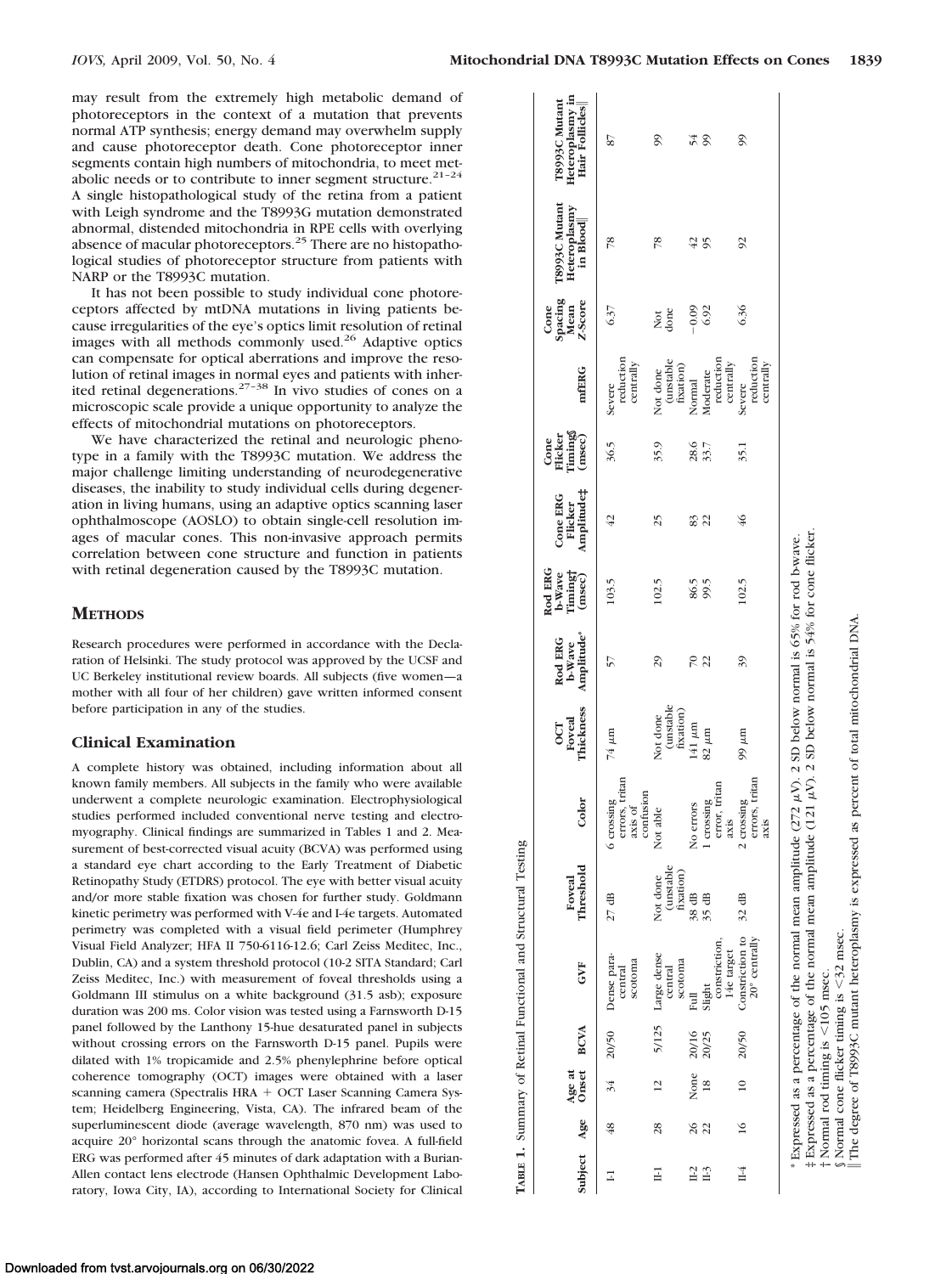| T8993C Mutant<br>Heteroplasmy†<br>in Blood; Hair | 78; 87                                                                                        | 78; 99                                                                                  | 42; 54                                                                                           | 95; 99                                                                                                                           | 92; 99                                                                                    |
|--------------------------------------------------|-----------------------------------------------------------------------------------------------|-----------------------------------------------------------------------------------------|--------------------------------------------------------------------------------------------------|----------------------------------------------------------------------------------------------------------------------------------|-------------------------------------------------------------------------------------------|
| Nerve Conduction<br>Studies*                     | Mild length-dependent<br>sensorimotor<br>neuropathy                                           | dependent sensory<br>Moderate length-<br>neuropathy                                     | Not tested                                                                                       | neuropathy (upper<br>Moderate length-<br>sensorimotor<br>axonal poly-<br>extremities)<br>dependent<br>and lower                  | (lower extremities)<br>axonal neuropathy<br>Moderate length-<br>sensorimotor<br>dependent |
| Neuropsychiatric<br>Evaluation                   | Depression and visuospatial<br>deficits                                                       | Depression                                                                              | visuospatial processing,<br>low normal planning/<br>Prior depression, slow<br>executive function | Depression, poor attention,<br>disinhibition, severely<br>impaired visuospatial<br>memory and verbal<br>fluency                  | memory and verbal<br>Impaired visuospatial<br>recall                                      |
| Cerebellar Exam                                  | Normal                                                                                        | Limb ataxia                                                                             | Normal                                                                                           | ataxia, sustained<br>Limb and truncal<br>nystagmus and<br>overshoot<br>cerebellar<br>dysarthria<br>end gaze<br>saccades,         | Limb ataxia                                                                               |
| Reflexes                                         | Absent triceps and ankle<br>response on Babinski<br>reflexes with no<br>testing               | Brisk at knees, absent<br>ankle reflexes                                                | Normal                                                                                           | Very brisk at triceps and<br>than right) and absent<br>knees (left greater<br>at ankles                                          | Reduced ankle reflexes                                                                    |
| Sensory Exam                                     | thresholds, decreased pain<br>side of<br>sensation on right<br>Prolonged vibratory<br>body    | vibratory thresholds in right<br>arm, absent ankle reflexes<br>Sensory drift, prolonged | Normal                                                                                           | thresholds, decreased pain<br>sensation in left hand and<br>Prolonged vibratory<br>foot                                          | Prolonged vibratory thresholds                                                            |
| Motor Exam                                       | Moderate proximal muscle<br>superimposed right<br>sided pyramidal<br>weakness and<br>weakness | Moderate proximal muscle<br>weakness, subtle lower<br>extremity spasticity              | Normal                                                                                           | Proximal muscle weakness<br>especially in the lower<br>pyramidal weakness<br>with superimposed<br>extremities with<br>spasticity | Mild proximal muscle<br>weakness, lingual<br>dysarthria                                   |
| Age                                              | 48                                                                                            | 28                                                                                      | 26                                                                                               | 22                                                                                                                               | $\frac{6}{1}$                                                                             |
| Subject                                          | Ξ                                                                                             | Ξ                                                                                       | IL2                                                                                              | $\mathbb{H}^3$                                                                                                                   | H <sub>4</sub>                                                                            |

Pyramidal weakness, injury to descending motor inputs from the central nervous system; dysarthria, impairment of speech. \* Nerve conduction studies include techniques for assessing electrophysiologic evidence of peripheral nerve dysfunction.

Pyramidal weakness, injury to descending motor inputs from the central nervous system; dysarthria, impairment of speech.<br>\* Nerve conduction studies include techniques for assessing electrophysiologic evidence of peripheral

† The degree of T8993C mutant heteroplasmy is expressed as percent of total mitochondrial DNA.

TABLE 2. Summary of Neurologic Studies **TABLE 2.** Summary of Neurologic Studies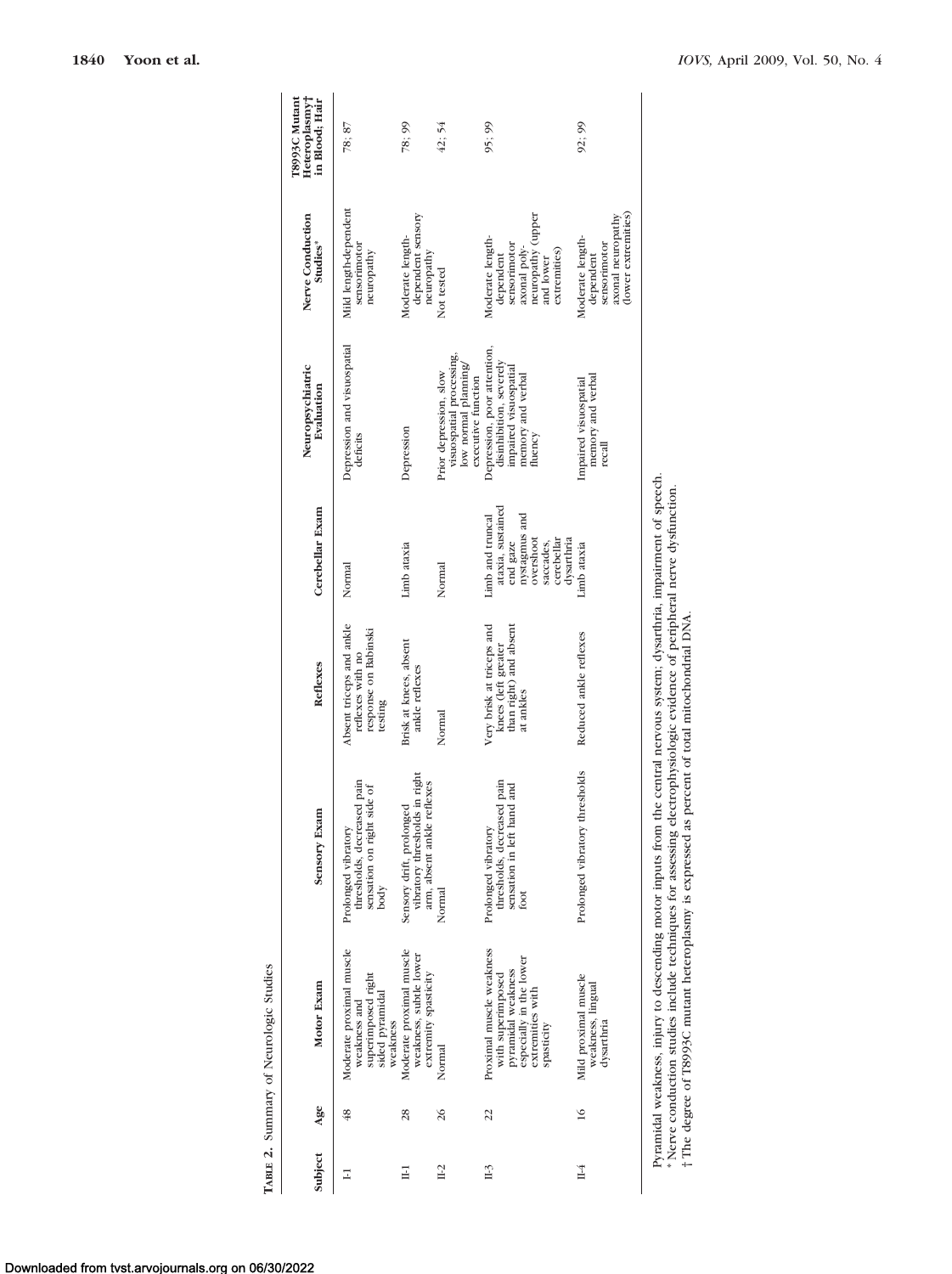Electrophysiology and Vision (ISCEV) standards.<sup>39</sup> Briefly, full-field electroretinogram responses were elicited with  $10-\mu s$  white light flashes and were recorded with a visual electrodiagnostic system (UTAS-E 3000; LKC technologies, Inc., Gaithersburg, MD). Five rodmediated responses to  $-2.4$  log cd-s/m<sup>2</sup> stimuli with an interstimulus interval of 10 seconds were computer averaged. Three mixed rod- and cone-mediated scotopic responses were recorded to a standard flash of  $+$  0.4 log cd-s/m<sup>2</sup> with an interstimulus interval of 30 seconds. Patients were then light-adapted to a 30 cd/m<sup>2</sup> background light for 10 minutes, and photopic responses were elicited with  $+0.4$  log cd-s/m<sup>2</sup> stimuli presented at 2 Hz. Responses to 10 successive flashes were averaged. Responses were amplified at a gain of 4000, filtered between 0.3 and 500 Hz and digitized at a rate of 2000 Hz on two channels. Reduced amplitudes were reported as percent below the mean; mean values and standard deviations are presented in Table 1. Multifocal (mf)ERG testing was performed in a light-adapted state (VERIS 5.1.10X; Electro-Diagnostic Imaging, Inc., Redwood City, CA), using a Burian-Allen contact lens electrode, following ISCEV standards, as previously described.<sup>37,38</sup> Fundus guided microperimetry (MP-1; Nidek Technologies America Inc., Greensboro, NC) tested 45 locations within the central 8° visual field, as previously described.<sup>37,38</sup> Numeric sensitivities in decibels were exported and overlaid with AOSLO images (Matlab; The MathWorks, Natick, MA). Mean normal values  $\pm$  1 SD across the central 10 $^{\circ}$  for subjects aged 0 to 20 years were 19.9  $\pm$  0.4 dB, and for subjects aged 21 to 40 years were 19.5  $\pm$  1.1 dB (Midena et al., *IOVS* 2006;47:ARVO E-Abstract 5349).

# **AOSLO Image Acquisition and Cone Spacing Analysis**

High-resolution images were obtained using AOSLO in four subjects with stable fixation and images were analyzed using customized software to determine cone spacing measures using previously described methods.30,37,38 Cone spacing measures were compared with 18 agesimilar normal subjects ranging in age from 20 to 60 years. Cone spacing was measured at a range of eccentricities from as close to the fovea as possible out to 5° eccentricity in all directions. The average number of measurements per subject was just over eight, with no more than 12 measures for any one individual. An exponential function was fit to the spacing:

Cone spacing  $= A e^{(-B \times \text{eccentricity})} + C$ 

where A, B, and C are constants. Confidence intervals (95%) were estimated using the Matlab curve fitting toolbox (The MathWorks). The *z*-score for each cone-spacing measurement for the NARP patients was computed as the number of standard deviations from the best-fitting line to the normal data.

To further quantify the differences between the patients, we performed a Voronoi analysis of selected cones in each of the subjects imaged with AOSLO, and generated metrics similar to those reported previously on photoreceptor mosaics. $40 - 43$  Contiguous sets of at least 100 cones were selected in two regions, one at or close to the fovea and a second at approximately 1° in the temporal direction. The exact locations varied depending on where unambiguous, contiguous arrays of cones were best visualized. The SD of the Voronoi domain areas of the selected cones and the percentage of triangularly packed cones were the main metrics used for comparison.

# **Genetic Testing**

Whole blood samples were obtained for DNA extraction and PCR amplification of mtDNA (Athena Diagnostics, Worcester, MA). Direct detection of T8993C mutation was performed by restriction endonuclease digestion of PCR amplified mtDNA, followed by agarose gel electrophoresis.

Since significant variation in tissue mutant load may occur in individuals with mtDNA 8993 mutation, real-time allele refractory mutation system (ARMS) quantitative (q)PCR analysis was performed on DNA

samples from hair bulbs (derived from ectoderm) and blood leukocytes (derived from mesoderm).<sup>11</sup> Mutant load expressed in hair bulbs may reflect brain mutant load, and similarly may reflect photoreceptor mutant load.<sup>11</sup> Total DNA was extracted from peripheral blood samples and a pool of 20 hair bulbs sampled from three different scalp locations, according to published procedures. $44,45$ 

# **Detection and Quantification of Mutant Heteroplasmy**

Heteroplasmic mutation was confirmed by PCR/ASO (allele specific oligonucleotide) dot blot analyses and quantified with real-time ARMSqPCR.46 The primers for real-time ARMS qPCR assay were ARMS-T8993-1m: 5'TACTCATTCAACCAATAGCCaT3', ARMS-T8993C-1m: 5'TACTCAT-TCAACCAATAGCCaC3', and reverse primer mtR9046: 5'TTAGGTG-CATGAGTAGGTGGC-3'. The lowercase nucleotide "a" indicates a mismatch. The same reverse primer was used for the amplification of both mutant and wild-type mtDNA. Samples containing various heteroplasmic concentrations of the T8993C mutation (generated by mixing the plasmid DNA containing wild-type (T8993) and mutant (T8993C) sequences) were included in each run to ensure the reliability of the assay. The T8993C mutant load concentration in these samples was 0%, 25%, 60%, 75%, 90%, 95%, and 100%.

## **RESULTS**

# **Family Members with Neurologic and Retinal Disease**

The pedigree is shown in Figure 1. Subjects I-1, II-1, II-2, II-3, and II-4 were studied. A brother of I-1 had coordination problems, and a maternal aunt of I-1 gave birth to four children (two males, two females) who died in infancy due to unknown causes. Subject I-1 traces her lineage back to Colombia, with a history of immigration from Spain.

#### **Clinical Examination**

Visual and retinal findings in the study eye of each subject are presented quantitatively in detail in Table 1. Neurologic findings are detailed in Table 2.

The fundus examination in subject I-1 showed attenuated vessels, mid-peripheral bone spicule pigment with RPE atrophy along the retinal vascular arcades, and a preserved island of RPE cells at the fovea in each eye (left eye shown in Fig. 2A). The left eye was chosen as the study eye. Goldmann visual field (GVF) testing revealed a dense paracentral scotoma (Fig. 2B). The foveal threshold (measured using the Humphrey Visual Field Analyzer as described in the Methods section) was abnormal at 27 dB. Fundus-guided microperimetry showed loss of at least two log units sensitivity beginning at 2° eccentric to fixation; centrally, sensitivities were at least one log unit lower than normal (Fig. 2C). Full-field ERG cone-mediated amplitudes were reduced to a greater extent than mixed rod- and conemediated or rod-mediated amplitudes; rod-mediated implicit times were normal, whereas mixed responses were delayed by 8.5 ms (msec); cone-mediated implicit times were delayed by 4.5 msec to a flicker stimulus. Multifocal ERG responses were severely reduced throughout the central macula, with a small response measurable at the fovea. An OCT scan through fixation showed thin outer nuclear layer (ONL) and photoreceptor inner segment layer (ISL) and outer segment layer (OSL) with attenuation of the RPE layer throughout the macula, with a small abnormal, but somewhat better-preserved, region at the fovea (Fig. 3C). Neurologic examination revealed modest proximal muscle weakness and mild length-dependent sensorimotor neuropathy, defined as a primary axonal neuropathy affecting distal nerves first, and then affecting more proximal nerves; there was no ataxia or major cognitive dysfunction.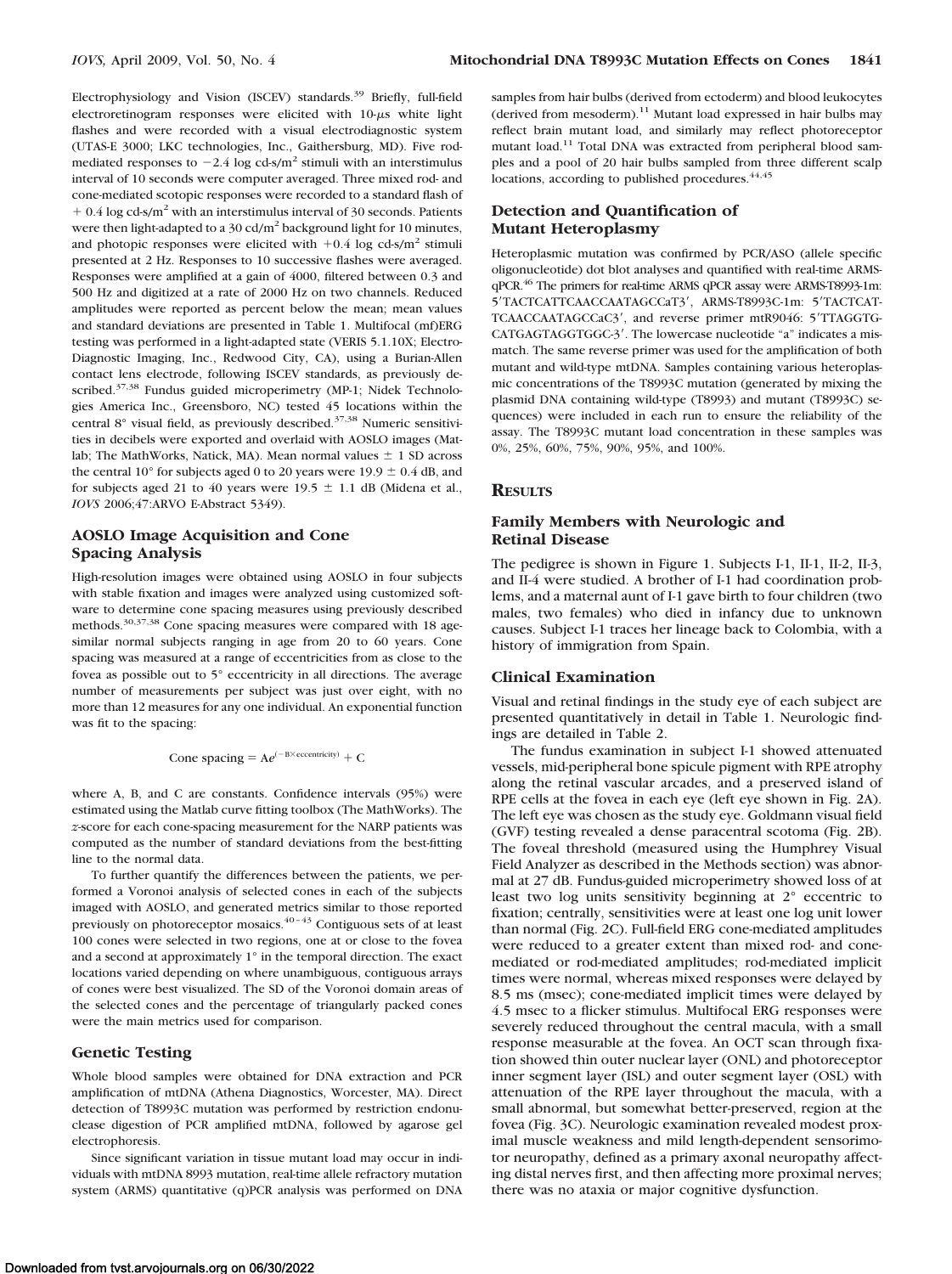

**FIGURE 1.** Family Pedigree. *Squares* indicate males, *circles* indicate females. *Filled symbols* on the *left half* indicate neuropathy while *filled symbols* on the *right half* indicate retinopathy. *Diagonal lines* indicate deceased individuals. Examined individuals are indicated numerically (I-1, II-1, II-2, II-3, II-4) as in the text.

Visual acuity was severely reduced in subject II-1 to 5/125 (13 letters at 1 meter) in the right eye and counting fingers at two feet in the left; examination revealed extensive bone spicule pigmentation and optic nerve pallor in each eye. GVF testing showed a dense central scotoma extending to 20° nasally and to 50° temporally, with inability to see the I-4e



**FIGURE 2.** The cone receptor mosaic was imaged using AOSLO in the region outlined on the fundus photograph belonging to subject I-1, showing RPE mottling surrounding a small central island of preserved RPE (**A**); GVF testing showed a dense pericentral scotoma to the V4e and I4e targets with a preserved central island corresponding to the preserved RPE seen on examination (**B**); AOSLO images showed increased cone spacing with patchy cone loss, with corresponding absolute scotomas (indicated as 0) shown with superimposed microperimetry results (**C**). Scale bar, 1°.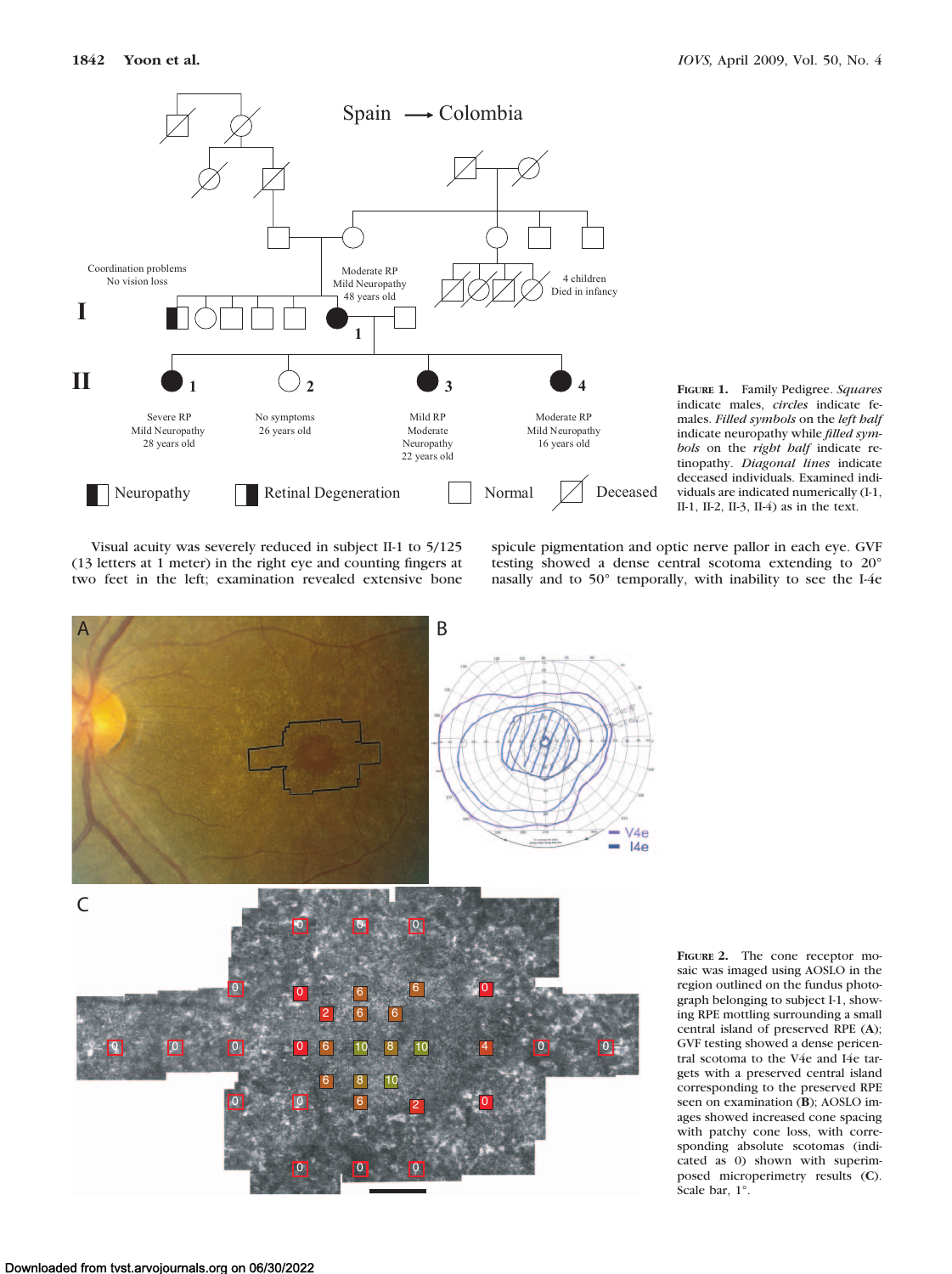

FIGURE 3. OCT images of four of the subjects. The OCT scans are 20° horizontal scans across the retina including the foveal center. IR fundus images with the scan line indicated are shown on the *left*. *Arrows* indicate the extent of the AOSLO images shown in Figure 4 for subjects II-3, II-4, and I-1. (**A**) In subject II-3, a central region of preserved photoreceptor outer nuclear layer (ONL), inner segment layer (ISL), and outer segment layer (OSL) extends to approximately 2° eccentricity in all directions, while a ring of approximately 1° width between 2° to 3° shows loss of the ONL, ISL, and OSL. More normal outer retinal structure is restored at 3° in all directions. Subject II-4 (**B**) shows preserved outer retinal structure at the fovea with progressive attenuation of the ONL, ISL, and OSL beginning gradually around 5° eccentric to fixation and extending throughout the region imaged. Subject I-1 (**C**) shows more abrupt loss of the ONL, ISL, and OSL beginning within 1° from a preserved region at the fovea. (**D**) An external fixation target was used to align the scan with the foveal center in subject II-1. The OCT shows complete loss of the ONL, ISL, and OSL with disruption of the RPE layer throughout the region imaged, including the foveal center.

target OU. Full-field ERG rod-mediated, mixed, and cone-mediated amplitudes were severely reduced by more than two standard deviations from the mean, and all responses showed delayed timing. Unstable fixation prevented reliable automated visual field, color, or mfERG testing and AOSLO images were not obtained. However, OCT images showed loss of the ONL and photoreceptor ISL and OSL, with disruption of the RPE layer throughout the macula (Fig. 3D). Neurologic examination revealed moderate muscle weakness affecting proximal to a greater extent than distal muscles, ataxia, and moderate lengthdependent sensory neuropathy.

In subject II-2, the ocular examination and all visual function tests were normal in each eye. The right eye was selected as the study eye. Neurologic examination was entirely normal.

Subject II-3 showed slightly reduced visual acuity of 20/25 with retinal vascular attenuation in each eye. GVFs were mildly constricted to the I-4e target only. The left eye was chosen as the study eye. The foveal threshold was normal at 35 dB. Fundus-guided microperimetry showed a ring of sensitivity loss between 1 to 1.5 log units from approximately  $2^{\circ}$  to  $3^{\circ}$  eccentric to fixation, with improved function from 3° to 4° eccentricity where sensitivity was within 0.5 log unit of normal. Full-field ERG amplitudes were reduced by more than 2 SD from the mean, with delayed timing to all stimuli. Multifocal ERG testing revealed moderate reduction throughout the mac-

ula, with a preserved response at the central trace. An OCT scan through the fovea showed a central region of preserved outer retinal structure, with thinning of the photoreceptor ONL and loss of the ISL and OSL beginning at 2° eccentric to fixation in all directions (Fig. 3A), corresponding to regions of reduced sensitivity observed on fundus-guided microperimetry. However, peripheral to 3°, outer retinal structure was more normal. Neurologic examination showed mild cognitive impairment with modest cerebellar dysfunction, including sustained end-gaze nystagmus, overshoot saccades, mild cerebellar dysarthria, and limb ataxia. Subject II-3 also had proximal muscle weakness with superimposed pyramidal weakness, especially involving the lower extremities. Nerve conduction studies and electromyography revealed a symmetric, lengthdependent sensorimotor axonal polyneuropathy.

Subject II-4 showed moderately reduced visual acuity of 20/50 in both eyes. Fundus examination revealed attenuated vessels, peripheral RPE mottling, and rare bone spicule pigment in each eye. The right eye was chosen for further study. GVF testing showed severe constriction to 20° centrally. The foveal threshold was abnormal at 32 dB. Fundus-guided microperimetry showed somewhat patchy loss of sensitivity of 1 to 2 log units within the central 8°. Full-field ERG amplitudes were all reduced by greater than 2 SD below the mean and all responses showed delayed timing. Multifocal ERG responses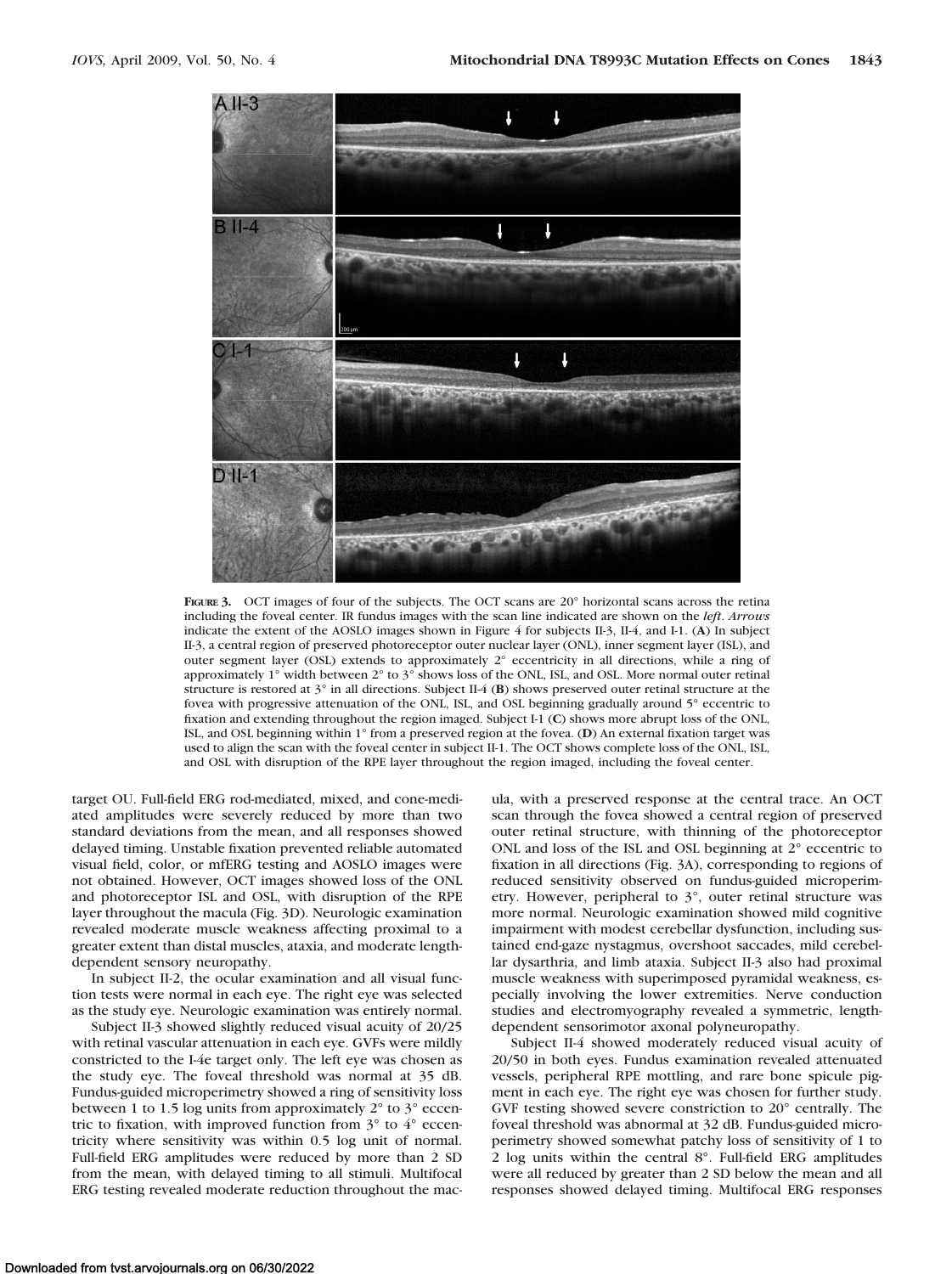were severely reduced throughout the macula. An OCT scan through the fovea showed progressive attenuation of the photoreceptor ISL and OSL beginning approximately 2° eccentric to fixation with a preserved region at the fovea (Fig. 3B). Neurologic examination revealed modest cerebellar dysfunction. Symmetric length-dependent sensorimotor axonal neuropathy was confined to the lower extremities.

# **Variability in Cone Spacing within and between Subjects**

High-resolution photoreceptor mosaic images were obtained using AOSLO in subjects I-1, II-2, II-3, and II-4 (fixation was not stable enough for image acquisition in subject II-1). Regions of increased cone spacing correlated with reduced sensitivities measured with fundus-guided microperimetry in all subjects (i.e., subject I-1 shown in Fig. 2C). Three distinct cone mosaic patterns were observed among the four subjects. The asymptomatic subject II-2 showed entirely normal cone spacing throughout the central 4° of retina (pattern 1, Fig. 4A). Pattern 2 was characterized by contiguous and regular mosaics of cones with increased cone spacing which increased with eccentricity from the fovea, while pattern 3 showed patchy cone loss with cone spacing that was increased uniformly across the central macular region studied. Subject II-3, with the most severe neurologic dysfunction and mild to moderate retinal dysfunction, demonstrated a contiguous and regularly spaced array of preserved cones across the central 3° with uniformly increased cone spacing with eccentricity from the foveal center (pattern 2, Fig. 4B). Cones at the foveal center were easily resolved and were larger than normal. A distinct ring at approximately 0.5° eccentricity showed dimly visible cones. Outside this ring, cone packing was contiguous and cone spacing increased with eccentricity, but cone spacing was much greater than normal, exceeding that of I-1 and II-4 outside 1°. Pattern 3 was distinguished by moderate retinal dysfunction and patchy regions of increased cone spacing with cone loss (subjects II-4 and I-1; Figs. 4C, 4D). Unlike the contiguous mosaic of cones with increased cone spacing seen in pattern 2, in pattern 3 very few regions contained contiguous arrays of cones, but cone spacing was closer to normal than in pattern 2, where contiguous mosaics were present. In addition, in pattern 3 cone spacing was nearly uniform across the central macular region imaged. There was little increase in cone spacing with eccentricity as observed in normal subjects and in pattern 2. The visibility of the cone mosaic was correlated with the regions where intact photoreceptor layers were seen on OCT scans. The most contiguous regions were selected for quantitative cone spacing analysis. As such, the cone spacing reflects the average separation between cones in the most preserved areas but should not be used to infer cone density. Cone density is a meaningful correlate of cone spacing only if cone packing is uniform. Since cone spacing measures were possible only in regions where unambiguous cones were observed, the patchy regions of cone loss that characterize pattern 3 make quantification of cone spacing an inappropriate measure of cone density. Figure 5A shows the relationship between cone spacing measures and retinal eccentricity. Subject II-2 fell within the normal range at all eccentricities. Subject II-3 showed abnormally increased cone spacing that increased with eccentricity from the fovea. Subjects I-1 and II-4 showed abnormally increased cone spacing with no predictable relationship to retinal eccentricity. Average *z*-scores (number of standard deviations from normal) for cone spacing within  $2^{\circ}$  of fixation were as follows: subject I-1: 6.37; II-2: 0.09; II-3: 6.92; and II-4: 6.36.



**FIGURE 4.** Comparison of cone structure near the fovea in patients with T8993C mutations. The *small black dot* in each image indicates the preferred fixation point. All images are to the same scale. (**A**) Subject II-2 has normal cone spacing at all eccentricities (cones within 0.5° of the foveal center are often difficult to resolve in this and other normal subjects). (**B**) Subject II-3 shows coarse cones with increased cone spacing at the foveal center, surrounded by a ring where cones are only dimly visible. A contiguous array of cones peripheral to this ring is visualized, although cone spacing is increased. Subjects II-4 (**C**) and I-1 (**D**) show similar patterns of sparse cones with increased cone spacing near fixation. Peripheral to regions of preserved cones are regions where unambiguous cones cannot be seen. (**D**) represents the central 2.5° of the image shown in Figure 2C. Scale bar, 1°.

## **Voronoi Analysis**

Table 3 reports the location, average Voronoi area, SD of Voronoi area in percentage (which normalizes that metric against cone spacing differences), and percentage of six-sided Voronoi polygons. Smaller standard deviations indicate cones that are more regularly packed. A higher percentage of sixsided Voronoi polygons indicates that the packing is triangular. In agreement with the qualitative reports above, the normal appearing retina of subject II-2 had the lowest SD, the smallest average Voronoi area for each location, and the largest number of six-sided polygons. II-2's packing statistics are comparable to those obtained in other studies of normal eyes at a similar location. $40,42$  The cones at II-2's foveal center were not re-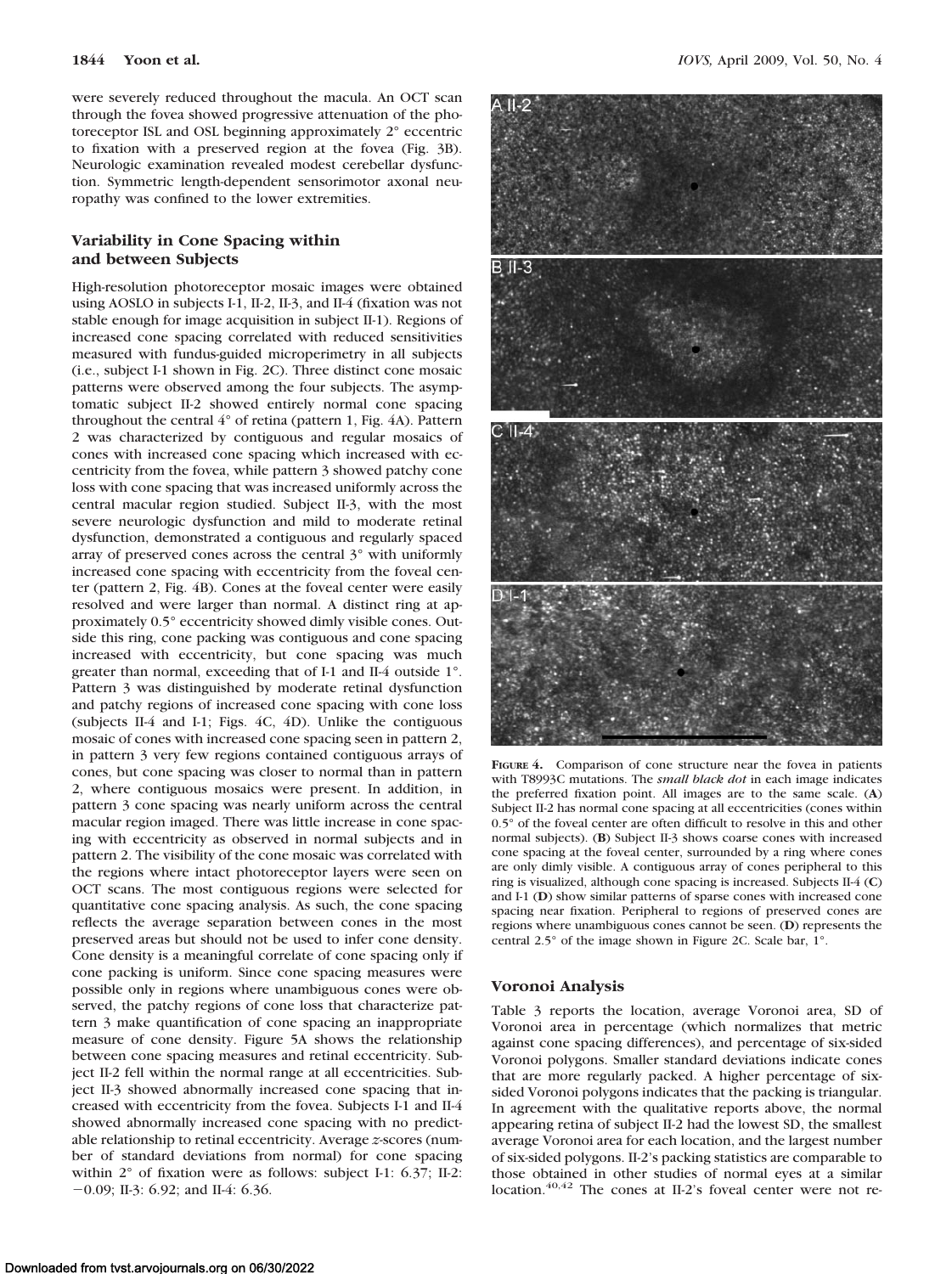

**FIGURE 5.** (**A**) Cone spacing of NARP patients and normal subjects versus eccentricity. Data from the normal subjects are plotted as small *dots*. *Solid line*: best fit to normal data. *Dashed lines*: 95% confidence limits of the best fit. Subject II-2 shows normal cone spacing, but all others show increased spacing. (**B**) Plots of fundus-guided microperimetry sensitivity loss in decibels versus cone spacing *z*-scores reveal the functional consequences of patchy cone loss (see Fig. 3) on visual performance. Subject II-3 performs better than subjects I-1 and II-4, likely due to the presence of a contiguous cone mosaic.

solved, so we measured cones at the closest possible location. The next most regularly packed mosaic—according to SD and percentage of six-sided polygons—was from subject II-3, although the Voronoi areas were significantly larger. Subjects I-1 and II-4, both of whom exhibited the same pattern, had similar statistics. They had the highest SD, and the lowest percentage of triangularly packed cones. In addition, they showed the smallest relative increase in Voronoi areas between the fovea and the eccentric location.

#### **Structure-Function Correlation**

Figure 5B shows the relationship between microperimetry values and cone spacing expressed as *z*-scores. Subject II-2 had normal sensitivity and cone spacing. Subject II-3 showed increased cone spacing with visual sensitivity losses of 0.5 to 1 log unit compared to normal. Subjects I-1 and II-4 showed regional variation in cone spacing with patchy cone loss and severe visual sensitivity losses of 1 to 2 log units compared to normal. Given that standard deviations from normal mean sensitivity values are  $\leq$  1.1 dB, the sensitivity losses observed in subjects I-1 and II-4 are greater than four standard deviations from normal.

## **Genetic Testing**

The T8993C mutation in the ATP synthase 6 gene of the mitochondrial genome was identified in all subjects. DNA samples from blood and hair follicles were analyzed for mutant heteroplasmy (Table 1). The mutant loads ranged from 87% to 99% (I-1, II-1, II-3, and II-4) in hair follicles, and varied between 78% (I-1 and II-1) to 99% (II-3 and II-4) in blood from symptomatic subjects. The asymptomatic subject (II-2) had mutant loads ranging from 34.1% to 86.6% in hair follicles, with an average of 54%, and moderate levels in blood (42%).

## **DISCUSSION**

We have characterized retinal structure at the individual photoreceptor level using AOSLO images in four members of a family with NARP carrying the mtDNA T8993C mutation. Despite similar high levels of mutant heteroplasmy, subjects showed significant interindividual and intraretinal variability in disease expression.

Three patterns of cone spacing were seen in the subjects with fixation stable enough to obtain high-resolution cone images. Pattern 1 was entirely normal throughout the central 4° eccentric to the fovea, and was associated with normal vision in subject II-2 with relatively low T8993C mutant heteroplasmy. Pattern 2 showed increased cone spacing and moderate disorder within a contiguous cone mosaic, and was associated with mild visual abnormalities in subject II-3, with high mutant heteroplasmy and severe neurologic abnormalities. This pattern included a ring at 0.5° eccentricity where unambiguous cones were only dimly visualized. Visual function was not measurably reduced in association with this ring; this is not surprising given the limited sampling resolution of the microperimetry technique used, with a Goldmann size III target subtending 26 arc minutes  $(\sim 0.5^{\circ})$ . Pattern 3 showed increased cone spacing with patchy cone loss. The two subjects with this pattern, I-1 and II-4, had the most significant visual dysfunction. Although these observations represent a very small number of patients, taken together, the results suggest that a contiguous and ordered cone mosaic is important for mediating suitably measurable visual function, despite increased cone spacing within that mosaic.

These findings represent the first direct visualization of neurons with high levels of mtDNA T8993C mutant hetero-

**TABLE 3.** Results from Voronoi Analysis of the Cone Mosaic for Four Patients Imaged with AOSLO

| Patient | Location      | Voronoi Area<br>Average<br>$(\arcsin^2)$ | Voronoi<br>Area SD<br>(%) | $%$ of 6-Sided<br>Voronoi<br>Polygons |
|---------|---------------|------------------------------------------|---------------------------|---------------------------------------|
| $I-1$   | $0.2$ deg T   | 1.56                                     | 21.6                      | 41                                    |
|         | $0.94$ deg T  | 1.83                                     | 25.0                      | 40                                    |
| $II-2$  | $0.68$ deg T  | 0.71                                     | 11.6                      | 76                                    |
|         | $0.97$ deg T  | 0.85                                     | 9.7                       | 69                                    |
| $II-3$  | $0.14$ deg IT | 1.09                                     | 11.3                      | 53                                    |
|         | $1.12$ deg T  | 3.18                                     | 18.1                      | 54                                    |
| $II-4$  | $0.16$ deg S  | 1.41                                     | 16.3                      | 40                                    |
|         | $1.3$ deg T   | 1.70                                     | 23.9                      | 34                                    |

T, temporal to fixation; IT, inferotemporal to fixation; S, superior to fixation; deg, degrees.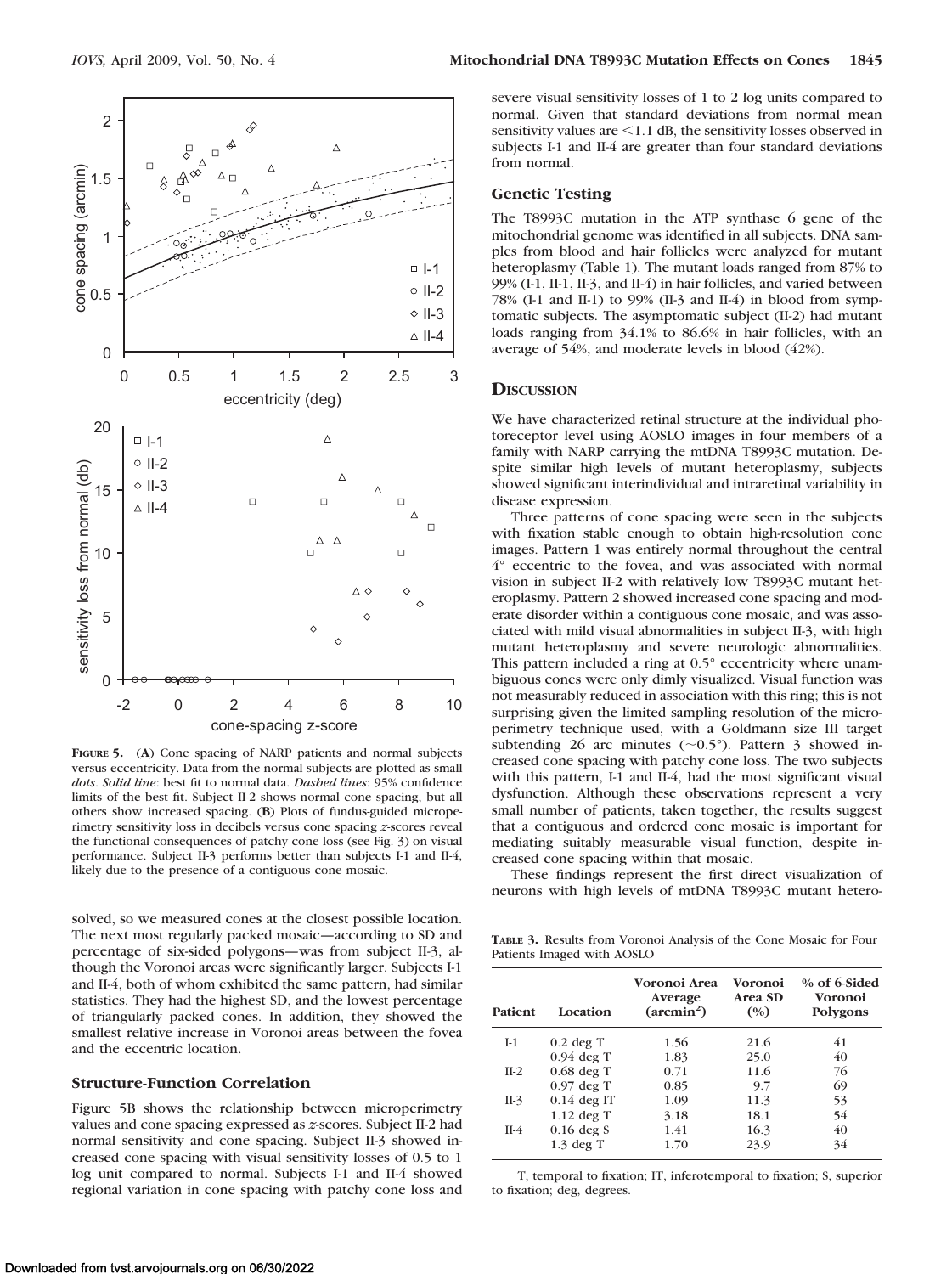plasmy in living patients. The regional variability observed in pattern 3 may be due to variation in levels of mutant load between individual cones or between underlying RPE cells, or due to local differences in environment such as macular pigment or RPE cell pigment. Further study of these subjects over time should provide insight into patterns and rates of macular cone loss in patients with the T8993C mutation.

The levels of mutant heteroplasmy and associated clinical phenotype of patients with T8993C mutation can vary substantially.<sup>9,10,13,20,47</sup> The mutant load in hair follicles presumably reflects mutant load in other ectodermally-derived tissues, such as the photoreceptors and the brain, in which mtDNA cannot be quantified readily.<sup>11</sup> Symptomatic individuals in the present study had high mutant loads in hair follicles (mean, 87% to 99%). All subjects had relatively good neurologic function, in contrast to a severely affected pedigree in which high T8993C mutant load was associated with Leigh syndrome.<sup>13</sup> The asymptomatic subject (II-2) showed much lower mutant load in hair follicles (54%) than the symptomatic subjects. In general, mutant load is proportional to disease severity in affected tissues, although age and duration of disease may also be related to phenotype severity.

Direct visualization of affected cones at the cellular level may provide insight into the mechanisms of vision loss in patients with mtDNA mutations. Cone photoreceptor inner segments, key optical elements in the waveguiding portion of cone photoreceptors, contain abundant mitochondria. AOSLO images provide an in vivo look at neurons containing high levels of mitochondria expressing the T8993C mutation. Our images demonstrate not only patchy loss of visible cones as observed in pattern 3, but also abnormal waveguiding properties of individual cones, as observed by the dark perifoveal ring seen in pattern 2. Based on the localized regional losses of visual sensitivity observed using microperimetry that correlate with regions of increased cone spacing observed using AOSLO, cones expressing high levels of mitochondrial DNA mutation T8993C have altered waveguiding characteristics that impair normal visual function. These findings suggest that intact mitochondria in cone inner segments are necessary for normal optical function, which may contribute to vision loss independently of cone death.

The increased cone spacing we observed in subjects I-1, II-3, and II-4 may reflect cone loss due to degeneration or abnormalities of cone inner segment structure associated with the T8993C mutation. Surviving cones may be swollen due to increased size of the mitochondria expressing this mutation. Although a single study reporting electron micrographic characteristics of an eye expressing the more severe T8993G mutation did not demonstrate swelling of photoreceptors, swelling was observed in nonpigmented ciliary epithelium and retinal pigment epithelial cells.<sup>25</sup> In addition, some authors have suggested that the mitochondria in patients with other types of mitochondrial disease may proliferate to compensate for metabolic deficiency.<sup>48</sup> A similar phenomenon may have occurred in our patients, resulting in the increased cone spacing we observed.

A characteristic feature of mitochondrial mutations is variability in disease expression between cells expressing different levels of the mitochondrial mutation. In this family, we observed three distinct patterns in four subjects, demonstrating significant interindividual and intraretinal variability. Subjects I-1 and II-4 had patchy, irregular cone mosaics with increased spacing across the central  $2^{\circ}$  to  $3^{\circ}$ , whereas subject II-3 had increased cone spacing, but had a regular and contiguous mosaic that increased in spacing with eccentricity. In fact, subject II-3 had the greatest cone spacing (most cone loss) at 1°, the most eccentric location that we could measure in her eye. This subject had the least severe retinal dysfunction and has experienced little progressive retinal degeneration since the subject's diagnosis by ERG performed elsewhere 11 years ago, although she has had severe progressive neurologic dysfunction. A possible explanation for the appearance for subject II-3's mosaic is that the mitochondrial mutation affected her cones earlier, perhaps during early development, leaving time for the remaining cones to migrate into a regular mosaic with little progressive cone degeneration. By contrast, a progressive or later-onset degeneration is predicted to leave holes and gaps in the mosaic, as was observed in subjects I-1 and II-4, both of whom reported subjective progressive loss of night vision and visual acuity since their diagnosis 11 years ago. Carroll and associates reported a case in which a subset of cones in an individual degenerated after retinal development and foveal cone migration, leaving a closely packed, but incomplete mosaic. $34$  By contrast, blue cone monochromat carriers, who experience degeneration of a subset of cones at a very early stage, have a nearly contiguous and closely packed mosaic with decreased density (Carroll J, et al., *IOVS* 2005;46:ARVO E-Abstract 4564). In neither of the previously reported cases are the remaining cones degenerating and, as a result, these eyes function normally by most measures, despite the reduced number of cones.

The 8993 mtDNA mutations cause a varied clinical phenotype between and within families, depending on mutation type, mutant loads in different tissues, and likely other unknown factors, including environment, high-demand metabolic states such as pregnancy, or nuclear genetic background.<sup>14</sup> Since individual neurons such as photoreceptors are not amenable to biopsy, in vivo single-cell imaging permits a unique opportunity to evaluate the effects of T8993C mtDNA mutation on these cells. High-resolution in vivo cone imaging provides a sensitive measure of the severity, type, and progression of disease in patients with mitochondrial genetic disorders affecting the retina. Repeated imaging can be used to monitor progression and treatment efficacy as treatments to slow photoreceptor degeneration become available in the future.<sup>49</sup>

## *References*

- 1. Newman NJ. Mitochondrial disease and the eye. *Ophthalmol Clin North Am.* 1992;5:405– 424.
- 2. Schmiedel J, Jackson S, Schafer J, Reichmann H. Mitochondrial cytopathies. *J Neurol.* 2003;250:267–277.
- 3. Lin MT, Beal MF. Mitochondrial dysfunction and oxidative stress in neurodegenerative diseases. *Nature.* 2006;443:787–795.
- 4. Mullie MA, Harding AE, Petty RK, Ikeda H, Morgan-Hughes JA, Sanders MD. The retinal manifestations of mitochondrial myopathy. A study of 22 cases. *Arch Ophthalmol.* 1985;103:1825–1830.
- 5. Holt IJ, Harding AE, Petty RK, Morgan-Hughes JA. A new mitochondrial disease associated with mitochondrial DNA heteroplasmy. *Am J Hum Genet.* 1990;46:428 – 433.
- 6. Tatuch Y, Christodoulou J, Feigenbaum A, et al. Heteroplasmic mtDNA mutation (T—G) at 8993 can cause Leigh disease when the percentage of abnormal mtDNA is high. *Am J Hum Genet.* 1992; 50:852– 858.
- 7. de Vries DD, van Engelen BG, Gabreels FJ, Ruitenbeek W, van Oost BA. A second missense mutation in the mitochondrial ATPase 6 gene in Leigh's syndrome. *Ann Neurol.* 1993;34:410 – 412.
- 8. Rahman S, Blok RB, Dahl HH, et al. Leigh syndrome: clinical features and biochemical and DNA abnormalities. *Ann Neurol.* 1996;39:343–351.
- 9. Santorelli FM, Mak SC, Vazquez-Memije E, et al. Clinical heterogeneity associated with the mitochondrial DNA T8993C point mutation. *Pediatr Res.* 1996;39:914 –917.
- 10. White SL, Collins VR, Wolfe R, et al. Genetic counseling and prenatal diagnosis for the mitochondrial DNA mutations at nucleotide 8993. *Am J Hum Genet.* 1999;65:474 – 482.